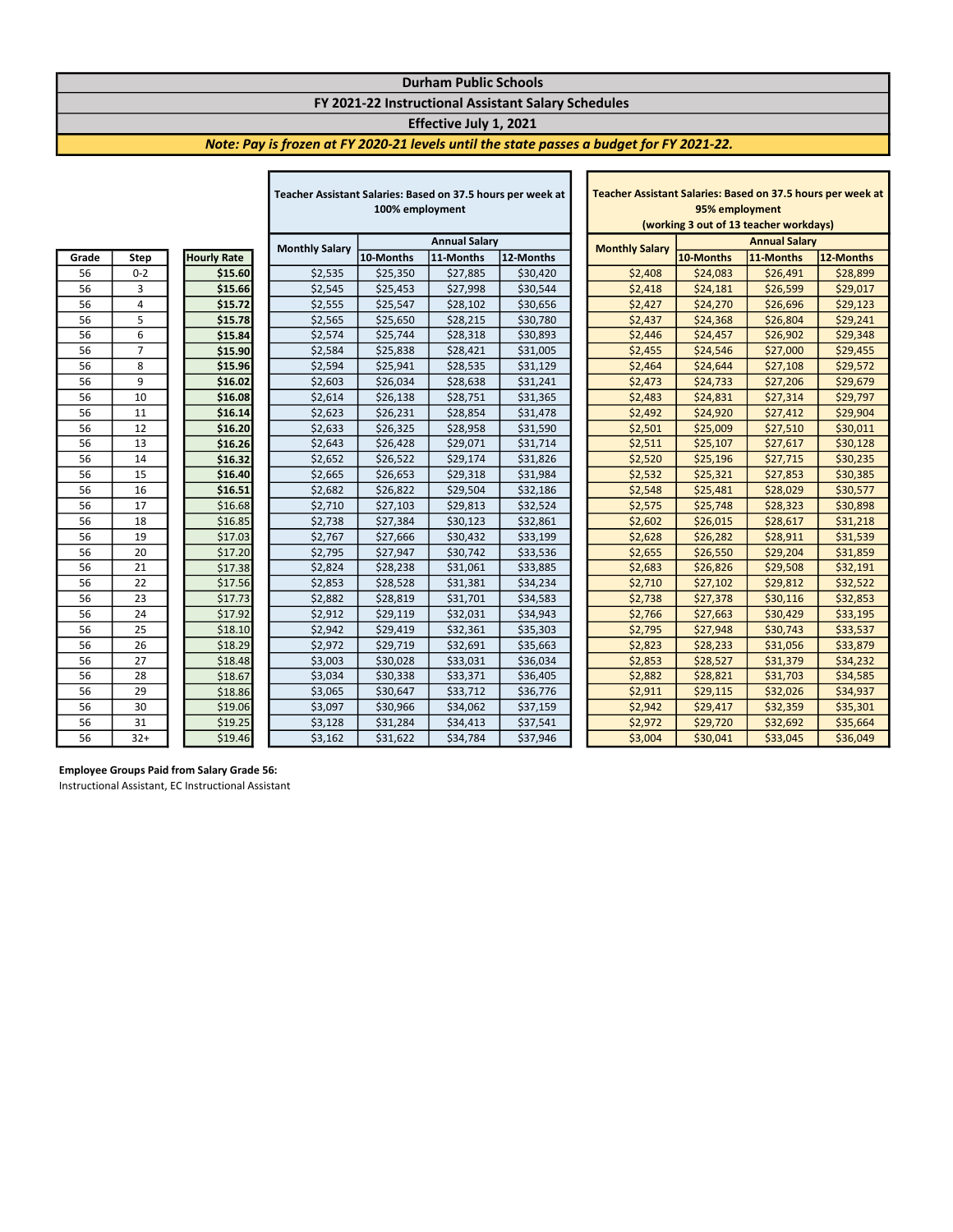#### Durham Public Schools FY 2021-22 Behavioral Support Assistant and EC COPE Instructional Assistant Salary Schedules

#### Effective July 1, 2021

#### Note: Pay is frozen at FY 2020-21 levels until the state passes a budget for FY 2021-22.

|                                                           |                |                    | <b>Behavioral Support Assistant (BSA) and EC COPE</b> |                      |                                       | <b>BSA and EC COPE Instructional Assistant Salaries: Based on</b> |                                        |           |                      |           |
|-----------------------------------------------------------|----------------|--------------------|-------------------------------------------------------|----------------------|---------------------------------------|-------------------------------------------------------------------|----------------------------------------|-----------|----------------------|-----------|
| Instructional Assistant Salaries: Based on 37.5 hours per |                |                    |                                                       |                      | 37.5 hours per week at 95% employment |                                                                   |                                        |           |                      |           |
|                                                           |                |                    | week at 100% employment                               |                      |                                       |                                                                   | (working 3 out of 13 teacher workdays) |           |                      |           |
|                                                           |                |                    |                                                       | <b>Annual Salary</b> |                                       |                                                                   |                                        |           | <b>Annual Salary</b> |           |
| Grade                                                     | Step           | <b>Hourly Rate</b> | <b>Monthly Salary</b>                                 | 10-Months            | 11-Months                             | 12-Months                                                         | <b>Monthly Salary</b>                  | 10-Months | 11-Months            | 12-Months |
| 57                                                        | $0 - 2$        | \$15.70            | \$2,552                                               | \$25,519             | \$28,071                              | \$30,623                                                          | \$2,424                                | \$24,243  | \$26,667             | \$29,091  |
| 57                                                        | 3              | \$15.77            | \$2,563                                               | \$25,631             | \$28,194                              | \$30,758                                                          | \$2,435                                | \$24,350  | \$26,785             | \$29,220  |
| 57                                                        | 4              | \$15.84            | \$2,574                                               | \$25,744             | \$28,318                              | \$30,893                                                          | \$2,446                                | \$24,457  | \$26,902             | \$29,348  |
| 57                                                        | 5              | \$15.91            | \$2,586                                               | \$25,856             | \$28,442                              | \$31,028                                                          | \$2,456                                | \$24,563  | \$27,020             | \$29,476  |
| 57                                                        | 6              | \$15.98            | \$2,597                                               | \$25,969             | \$28,566                              | \$31,163                                                          | \$2,467                                | \$24,670  | \$27,137             | \$29,604  |
| 57                                                        | $\overline{7}$ | \$16.05            | \$2,608                                               | \$26,081             | \$28,689                              | \$31,298                                                          | \$2,478                                | \$24,777  | \$27,255             | \$29,733  |
| 57                                                        | 8              | \$16.13            | \$2,620                                               | \$26,203             | \$28,823                              | \$31,444                                                          | \$2,489                                | \$24,893  | \$27,382             | \$29,872  |
| 57                                                        | 9              | \$16.19            | \$2,632                                               | \$26,316             | \$28,947                              | \$31,579                                                          | \$2,500                                | \$25,000  | \$27,500             | \$30,000  |
| 57                                                        | 10             | \$16.26            | \$2,643                                               | \$26,428             | \$29,071                              | \$31,714                                                          | \$2,511                                | \$25,107  | \$27,617             | \$30,128  |
| 57                                                        | 11             | \$16.33            | \$2,654                                               | \$26,541             | \$29,195                              | \$31,849                                                          | \$2,521                                | \$25,214  | \$27,735             | \$30,256  |
| 57                                                        | 12             | \$16.40            | \$2,665                                               | \$26,653             | \$29,318                              | \$31,984                                                          | \$2,532                                | \$25,321  | \$27,853             | \$30,385  |
| 57                                                        | 13             | \$16.47            | \$2,677                                               | \$26,766             | \$29,442                              | \$32,119                                                          | \$2,543                                | \$25,427  | \$27,970             | \$30,513  |
| 57                                                        | 14             | \$16.54            | \$2,688                                               | \$26,878             | \$29,566                              | \$32,254                                                          | \$2,553                                | \$25,534  | \$28,088             | \$30,641  |
| 57                                                        | 15             | \$16.72            | \$2,717                                               | \$27,169             | \$29,886                              | \$32,603                                                          | \$2,581                                | \$25,810  | \$28,391             | \$30,972  |
| 57                                                        | 16             | \$16.90            | \$2,747                                               | \$27,469             | \$30,216                              | \$32,963                                                          | \$2,610                                | \$26,095  | \$28,705             | \$31,314  |
| 57                                                        | 17             | \$17.09            | \$2,777                                               | \$27,769             | \$30,546                              | \$33,323                                                          | \$2,638                                | \$26,380  | \$29,018             | \$31,656  |
| 57                                                        | 18             | \$17.28            | \$2,808                                               | \$28,078             | \$30,886                              | \$33,694                                                          | \$2,667                                | \$26,674  | \$29,342             | \$32,009  |
| 57                                                        | 19             | \$17.47            | \$2,839                                               | \$28,388             | \$31,226                              | \$34,065                                                          | \$2,697                                | \$26,968  | \$29,665             | \$32,362  |
| 57                                                        | 20             | \$17.66            | \$2,870                                               | \$28,697             | \$31,567                              | \$34,436                                                          | \$2,726                                | \$27,262  | \$29,988             | \$32,714  |
| 57                                                        | 21             | \$17.86            | \$2,902                                               | \$29,016             | \$31,917                              | \$34,819                                                          | \$2,756                                | \$27,565  | \$30,321             | \$33,078  |
| 57                                                        | 22             | \$18.05            | \$2,933                                               | \$29,334             | \$32,268                              | \$35,201                                                          | \$2,787                                | \$27,868  | \$30,654             | \$33,441  |
| 57                                                        | 23             | \$18.25            | \$2,965                                               | \$29,653             | \$32,618                              | \$35,584                                                          | \$2,817                                | \$28,171  | \$30,988             | \$33,805  |
| 57                                                        | 24             | \$18.45            | \$2,998                                               | \$29,981             | \$32,979                              | \$35,978                                                          | \$2,848                                | \$28,482  | \$31,330             | \$34,179  |
| 57                                                        | 25             | \$18.65            | \$3,031                                               | \$30,309             | \$33,340                              | \$36,371                                                          | \$2,879                                | \$28,794  | \$31,673             | \$34,553  |
| 57                                                        | 26             | \$18.86            | \$3,065                                               | \$30,647             | \$33,712                              | \$36,776                                                          | \$2,911                                | \$29,115  | \$32,026             | \$34,937  |
| 57                                                        | 27             | \$19.07            | \$3,098                                               | \$30,984             | \$34,083                              | \$37,181                                                          | \$2,944                                | \$29,435  | \$32,379             | \$35,322  |
| 57                                                        | 28             | \$19.28            | \$3,132                                               | \$31,322             | \$34,454                              | \$37,586                                                          | \$2,976                                | \$29,756  | \$32,731             | \$35,707  |
| 57                                                        | 29             | \$19.49            | \$3,167                                               | \$31,669             | \$34,836                              | \$38,003                                                          | \$3,009                                | \$30,085  | \$33,094             | \$36,102  |
| 57                                                        | 30             | \$19.70            | \$3,202                                               | \$32,016             | \$35,217                              | \$38,419                                                          | \$3,041                                | \$30,415  | \$33,456             | \$36,498  |
| 57                                                        | 31             | \$19.92            | \$3,237                                               | \$32,372             | \$35,609                              | \$38,846                                                          | \$3,075                                | \$30,753  | \$33,829             | \$36,904  |
| 57                                                        | $32+$          | \$20.15            | \$3,275                                               | \$32,747             | \$36,022                              | \$39,296                                                          | \$3,111                                | \$31,110  | \$34,220             | \$37,331  |

#### Employee Groups Paid from Salary Grade 56:

Behavioral Support Assistant, EC Behavior Technician, EC COPE Instructional Assistant